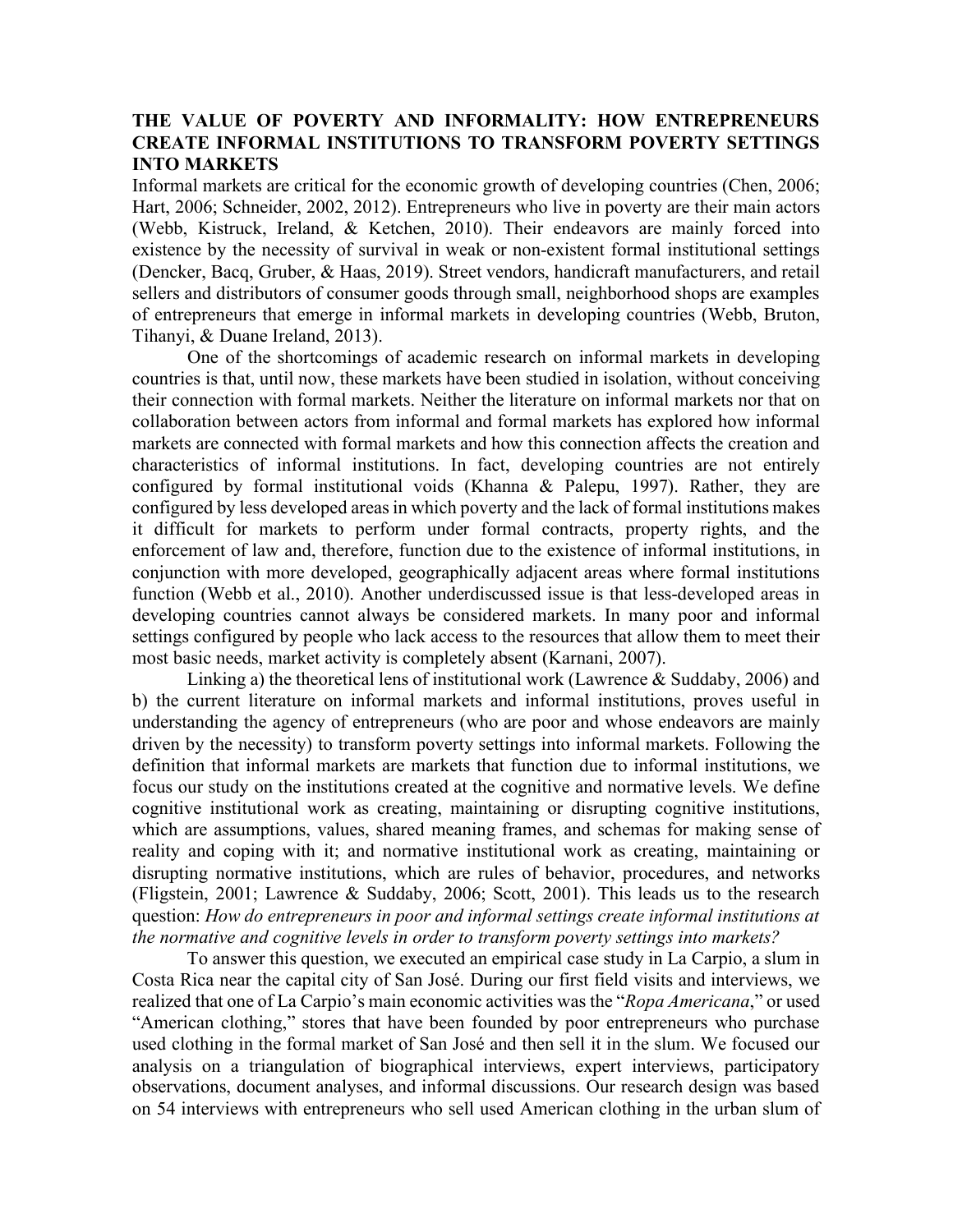La Carpio, consumers of these clothing, the slum's founders and leaders, importers of used American clothing, and other types of entrepreneurs.

We were able to theorize from our results that the daily practices developed by entrepreneurs in order to survive created informal institutions at the cognitive and normative levels, which connected them with local formal companies (importers of used American clothing) located in formal markets to obtain clothing products that were then sold informally within La Carpio. In this way, the entrepreneurs were able to transform poverty settings into informal markets that functioned due to the existence of informal institutions that connected them with formal markets. In our study, we introduce a process model that highlights the creation of *cognitive institutions* (the positive valuation of informality and poverty through connection with formal markets) and *normative institutions* (inter-institutional networks for importing products and intra-institutional networks for selling these products) that facilitated the emergence of an informal market within the La Carpio slum along four phases: 1) community building, 2) financial inflow, 3) product inflow, and 4) competition. The institutional work of entrepreneurs takes place in the third and fourth phases and is built upon the first two phases, which are carried out by the entire population living in the poor and informal setting (including the entrepreneurs themselves). In this sense, the first two phases of institutional work act as a precondition for the entrepreneurs' subsequent institutional work, which is necessary for market building.

We propose two theoretical contributions that aim to contribute to the literature on informal markets, collaboration between formal and informal markets, and institutional work. First, we extend the literature on informal markets and informal institutions, as well as that on collaboration between formal and informal markets, by introducing *connection with formal markets* as a key institutional characteristic of informal markets in poverty settings. These results contradict the literature that proposes that informal institutions—which includes both cognitive and normative institutions—in poverty contexts are negative for market activities (Mair, Marti, & Ventresca, 2012; Shantz, Kistruck, & Zietsma, 2018) or that informal markets are isolated (Shantz et al., 2018). Our study shows that informal markets are, rather, a complex phenomenon (Godfrey, 2011, 2015) that is marked by entrepreneurs who intend to give value to their contexts of little economic resources and weak or non-existent formal institutional settings by relating with formal market actors such as local companies—but not necessarily formalizing. This is a much more subtle relation between formal and informal markets than the formalization proposals suggest. Our study aligns with emerging studies that propose a link between the literature focusing on entrepreneurship in informal markets and that focusing on collaboration between formal and informal markets (Branzei & Abdelnour, 2010; Seelos & Mair, 2007) to better understand their connections and the nature of informal markets.

Second, we theorize that collaboration between formal and informal markets emerges from the institutional work of entrepreneurs who reside in poor and informal settings. We introduce two types of cognitive work (defining positive value of informal and poverty settings, and defining positive value of formal markets) and four types of normative work (constructing intra-institutional networks based on community ties, constructing interinstitutional networks based on work relations, constructing inter-institutional networks based on product transactions, and constructing intra-institutional networks based on competition), which unfold along the four phases of a slum's development (*community building*, *financial inflow*, *product inflow*, and *competition*) to allow collaboration with formal markets to emerge from the works of entrepreneurs residing in poor and informal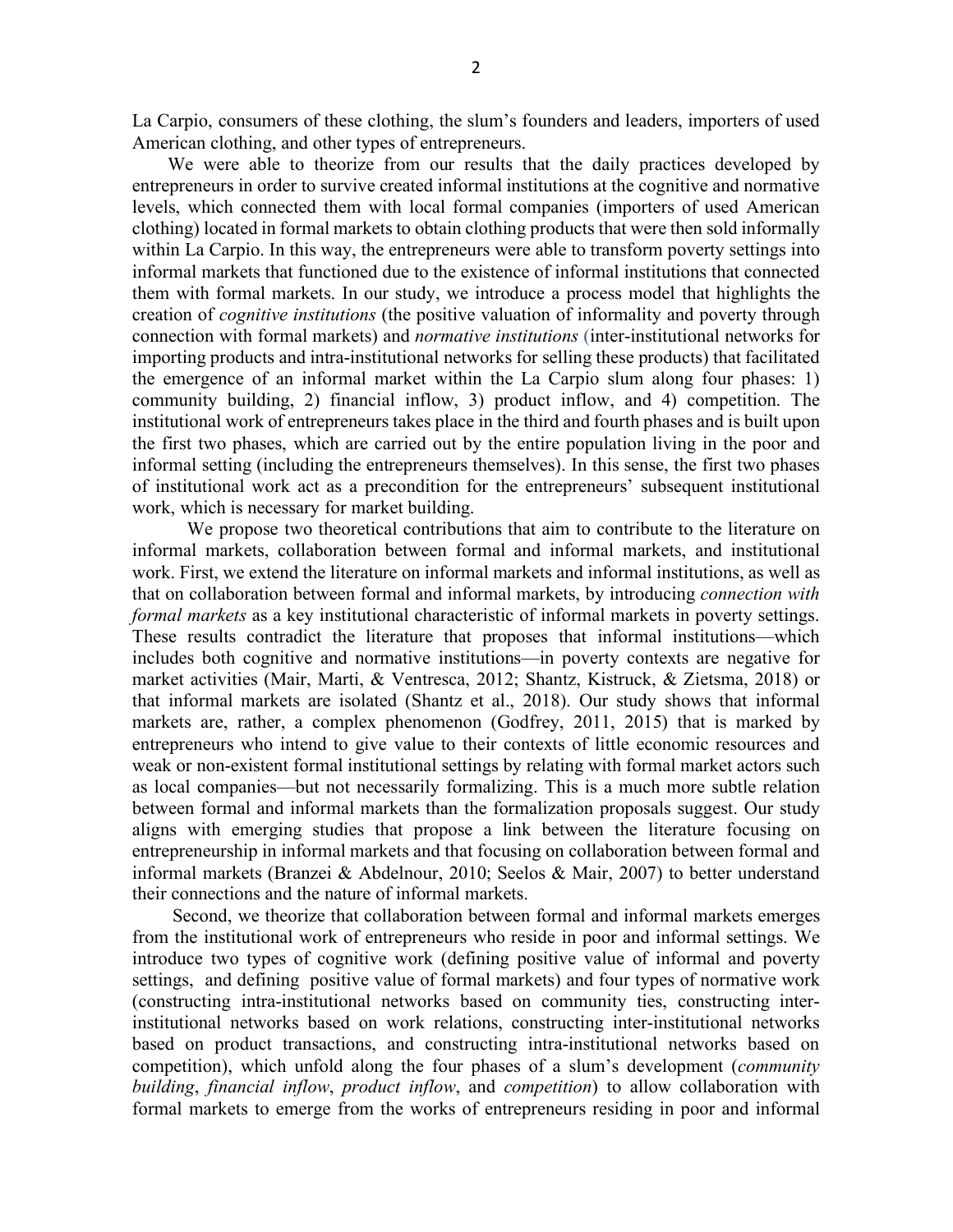settings. These different forms of institutional work reinforce one another across the four phases (Perkmann & Spicer, 2008), interact constantly, and build upon one another throughout the process of market building (Leblebici, Salancik, Copay, & King, 1991).

## **REFERENCES**

- Branzei, O. & Abdelnour, S. 2010. Another day, another dollar: Enterprise resilience under terrorism in developing countries. *Jounral of International Business Studies*, 41(5, Part Special Issue: Conflict, security, and political risk: International business in challenging times): 804-825.
- Chen, M. A. 2006. Rethinking the informal economy: Linkages with the formal economy and the formal regulatory environment. In B. Guha-khasnobis, R. Kanbur, & E. Ostrom (Eds.), *Linking the formal and informal economy: Concepts and policies*: 75–92. Oxford,UK: Oxford University Press.

Dencker, J. C., Bacq, S., Gruber, M., & Haas, M. 2019. Reconceptualizing necessity entrepreneurship: A contextualized framework of entrepreneurial processes under the condition of basic needs. *Academy of Management Review*, In-Press.

- Fligstein, N. 2001. *The architecture of markets: an economic sociology of capitalist societies*. Princeton, NJ: Princeton University Press.
- Godfrey, P. C. 2011. Toward a Theory of the Informal Economy. *The Academy of Management Annals*, 5(1): 231-277.
- Godfrey, P. C. 2015. *Management, Society, and the Informal Economy*. New York: Routledge.
- Hart, K. 2006. Bureaucratic form and the informal economy. In: Guha-Khasnobis, B., Kanbur, R., Ostrom, E. (Eds.), Linking the Formal and Informal Economy: Concepts and Policies: 1–18. Oxford: Oxford University Press.
- Karnani, A. 2007. The mirage of marketing to the bottom of the pyramid: How the private sector can help alleviate poverty. *California Management Review*, 49(4): 90–111.
- Khanna, T. & Palepu, K. 1997. Why focused strategies may be wrong for emerging markets. *Harvard Business Review*, 75(4): 41-51.
- Lawrence, T. B. & Suddaby, R. 2006. Institutions and institutional work. In C. H. In: S.R. Clegg, T.B. Lawrence and W.R. Nord (eds) (Ed.), *Handbook of Organization Studies*: 215-254. London: SAGE.
- Leblebici, H., Salancik, G. R., Copay, A., & King, T. 1991. Institutional change and the transformation of interorganizational fields: An organizational history of the U.S. radio broadcasting industry. *Administrative Science Quarterly*, 36(3): 333-363.
- Mair, J., Marti, I., & Ventresca, M. J. 2012. Building Inclusive Markets in Rural Bangladesh: How Intermediaries Work Institutional Voids. *Academy of Management Journal*, 55(4): 819-850.
- Perkmann, M. & Spicer, A. 2008. How are management fashions insitutionalized? The role of institutional work. *Human Relations*, 6(16): 811–844.
- Schneider, F. 2002. *Size and emasurement of the informal economy in 110 countries around the world*. Paper presented at the Paper presented at a Workshop of Australian National Tax Centre, ANU, Canberra, Autralia.